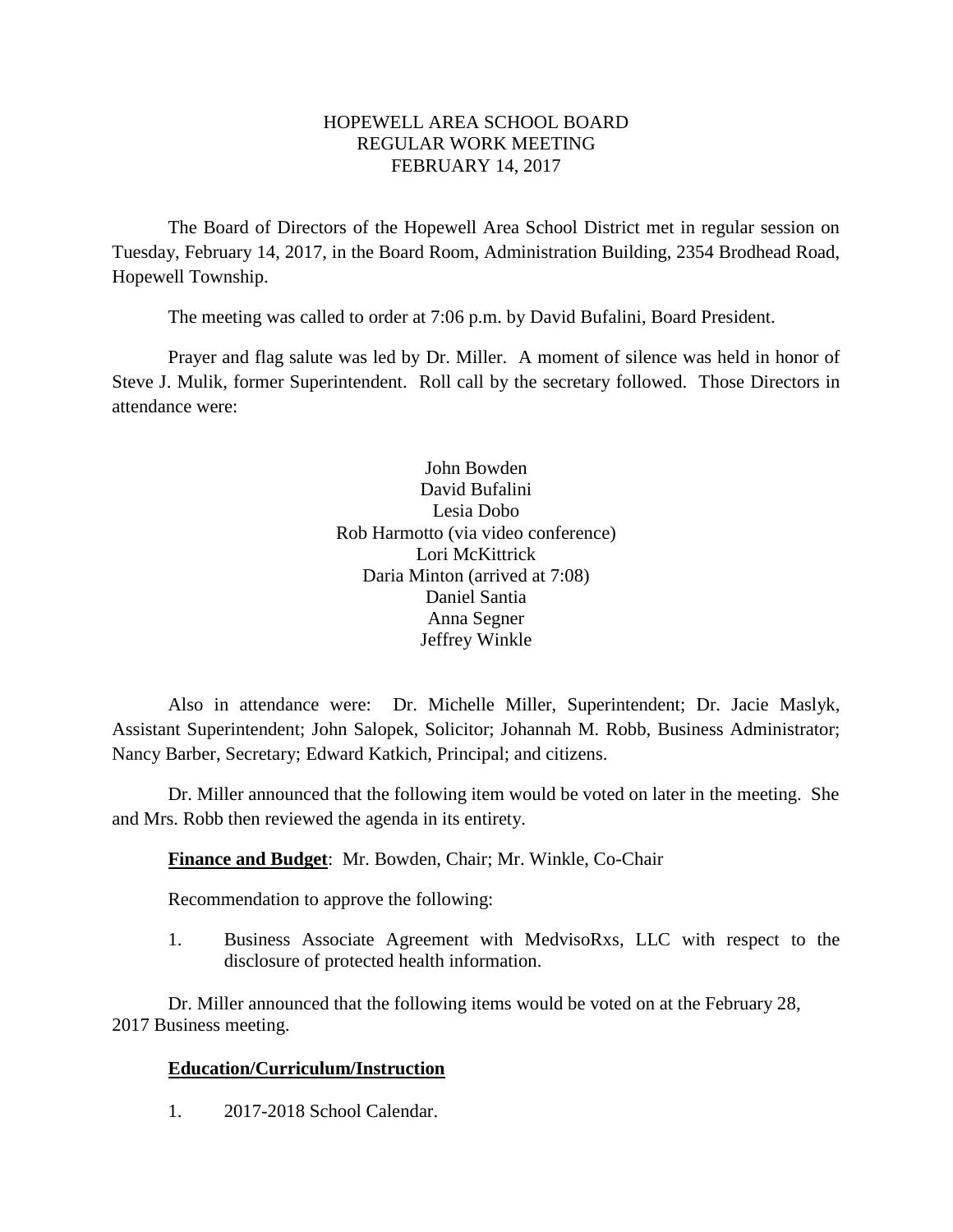### **Buildings and Grounds**

- 1. Accept the quote from Century Sports, Inc. in the amount of \$18,438.95 for a pole vault pit. This price includes shipping and will be paid out of the Capital Reserve fund. (**Attachment**)
- 2. Request from Tim Gaertner and Doug Biega to use the main gym at the Senior High School to conduct the 2017 Hopewell Basketball Summer Skills Camp, June 12, 2017 through June 16, 2017 from 9:00 a.m. until 1:30 p.m.

# **Finance**

- 1. Audit Report of the Hopewell Area School District for the year ended June 30, 2016 issued by Hosack, Specht, Muetzel & Wood, LLP, Certified Public Accountants.
- 2. Ratify PlgitPLUS-CD purchase with the following banks at \$246,000.00 each (total \$492,000.00) with the following terms:

| <b>Name of Bank</b>                      | # of Days | Net Rate % | <b>Maturity</b> |
|------------------------------------------|-----------|------------|-----------------|
|                                          |           |            |                 |
| Cit Bank, N.A. (fka Onewest Bank,        | 365       | 1.130%     | 1/30/18         |
| N.A.)                                    |           |            |                 |
| Pasadena, CA                             |           |            |                 |
| Bank of Versailles (The), Versailles, MO | 365       | 1.110%     | 1/30/18         |

- 3. Proposal from the Reschini Group for COBRA medical, dental and vision administrative services in the amount of \$1.00 per medical coverage member per month.
- 4. Discussion: Proposal from Hawley Consultants for actuarial services pursuant to GASB 75 calculations for the 2017-2018 school year.

# **Personnel**

- 1. Resignation of Martin Byrnes, head girls' soccer coach, effective March 1, 2017.
- 2. Employment of Jonathan Miller, substitute bus driver, effective January 30, 2017.
- 3. Employment of Brittany Powell, permanent bus driver, effective January 26, 2017.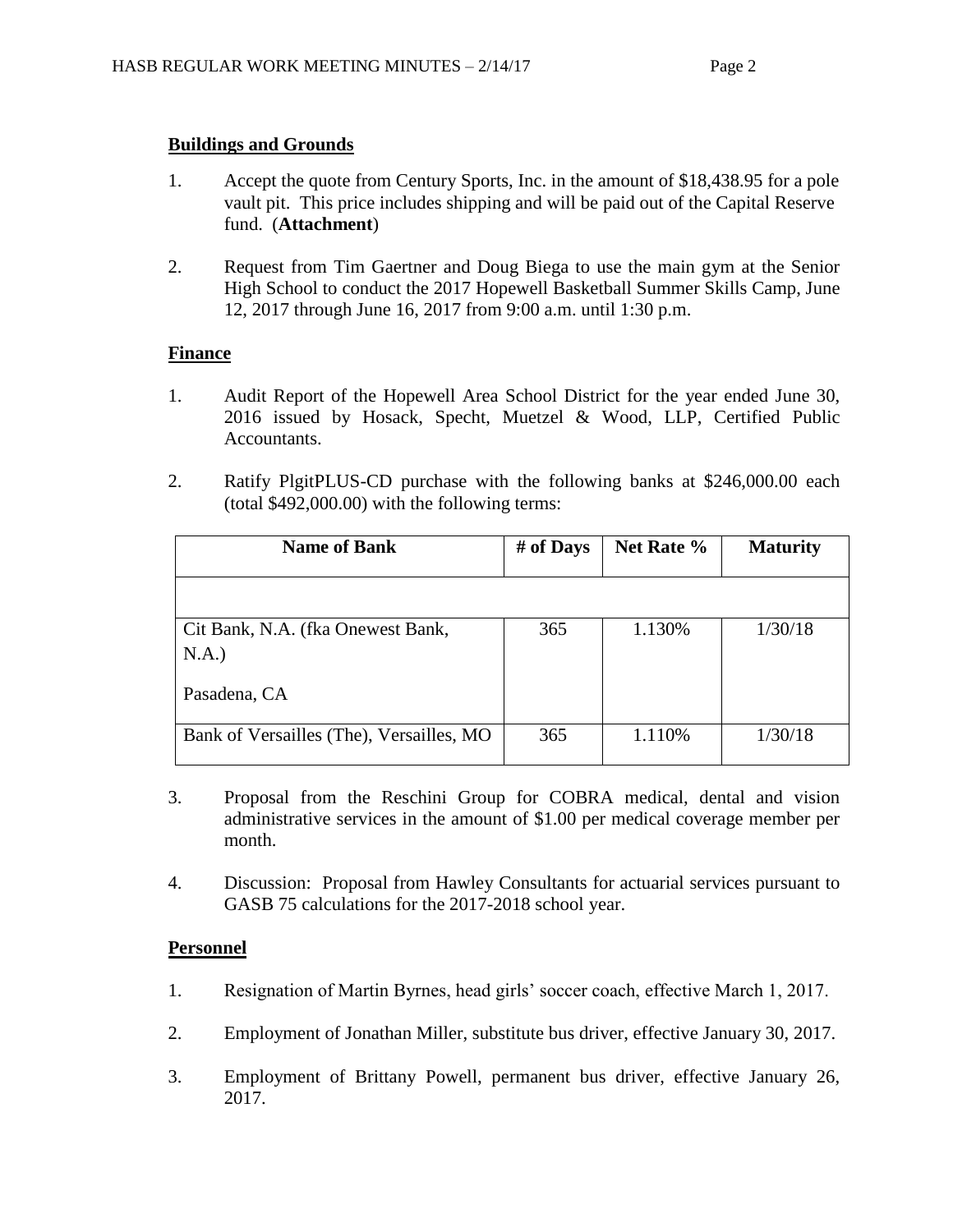- 4. Resignation of Charlynn Barber Schollaert, transportation nurse, effective January 26, 2017. Ms. Schollaert would like to remain on the transportation substitute roster.
- 5. Request of Michelle Acon, transportation aide, for up to six weeks of leave without pay, effective January 25, 2017.
- 6. Spring sports coaches and stipends. (**Attachment**)
- 7. Resignation of Georgette O'Connor, transportation aide, effective February 10, 2017.
- 8. Employment of Georgette O'Connor, individual special education aide at Independence Elementary School, effective February 13, 2017.
- 9. Employment of Lisa McClure-Steals, individual special education aide at Independence Elementary School, effective February 21, 2017.

#### **Transportation**

Recommendation to approve the following:

1. Sell for scrap van #24, 2004 Ford Van, VIN 1FTNS24L75HA17855.

#### **Visitors**

No visitors wished to address the Board.

At this time Mr. Bufalini returned to an item to be voted on this evening.

#### **Finance and Budget by Mr. Bowden, Chair**

#### **Motion #1**

By John Bowden, seconded by Jeff Winkle, to approve the Business Associate Agreement with MedvisoRxs, LLC with respect to the disclosure of protected health information. MOTION carried unanimously by an affirmative vote of all Directors in attendance.

#### **Other Business**

Mrs. Minton discussed her visit to the West Allegheny School District to observe their Child Development classes. Mrs. Minton would like to see Hopewell High School develop a similar program, where high school students run a preschool class for District children.